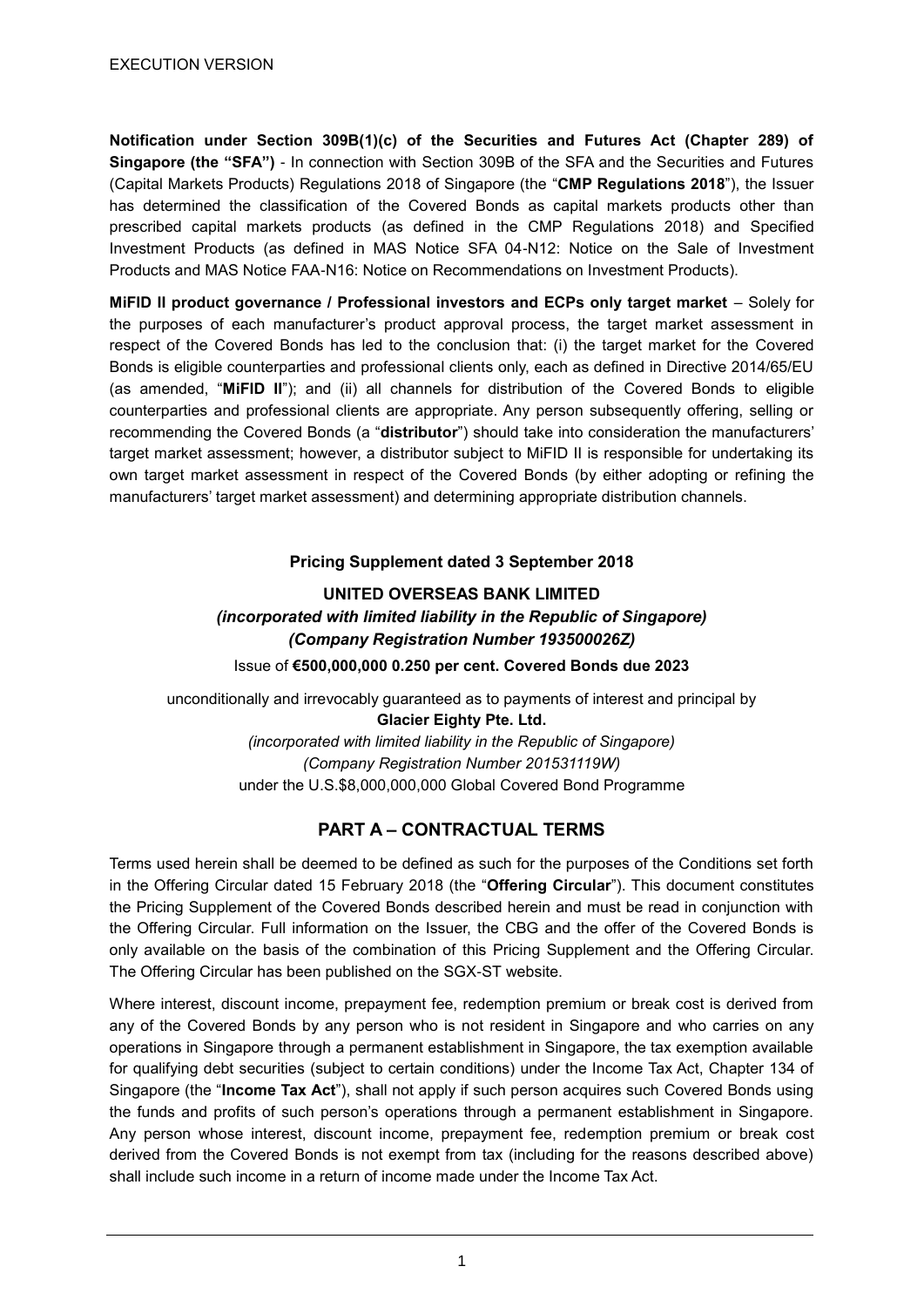| 1  | (i)   | Issuer:                                                                                                                                                                 | United Overseas Bank Limited                                                                                                                                             |
|----|-------|-------------------------------------------------------------------------------------------------------------------------------------------------------------------------|--------------------------------------------------------------------------------------------------------------------------------------------------------------------------|
|    | (ii)  | <b>Covered Bond Guarantor:</b>                                                                                                                                          | Glacier Eighty Pte. Ltd.                                                                                                                                                 |
|    | (iii) | <b>Calculation Agent:</b>                                                                                                                                               | Deutsche Bank AG, Hong Kong Branch                                                                                                                                       |
| 2  | (i)   | Series Number:                                                                                                                                                          | 6                                                                                                                                                                        |
|    | (ii)  | Tranche Number:                                                                                                                                                         | $\mathbf{1}$                                                                                                                                                             |
|    | (iii) | Date on which the Covered Bonds<br>become fungible:                                                                                                                     | Not Applicable                                                                                                                                                           |
| 3  |       | <b>Specified Currency or Currencies:</b>                                                                                                                                | EUR/€/euro                                                                                                                                                               |
| 4  |       | Aggregate Nominal Amount:                                                                                                                                               | EUR500,000,000                                                                                                                                                           |
| 5  |       | <b>Issue Price:</b>                                                                                                                                                     | 99.520 per cent. of the Aggregate Nominal<br>Amount                                                                                                                      |
| 6  | (i)   | <b>Specified Denominations:</b>                                                                                                                                         | €100,000 and integral multiples of €1,000 in<br>excess thereof                                                                                                           |
|    | (ii)  | <b>Calculation Amount:</b>                                                                                                                                              | €1,000                                                                                                                                                                   |
| 7  | (i)   | <b>Issue Date:</b>                                                                                                                                                      | 11 September 2018                                                                                                                                                        |
|    | (ii)  | Interest Commencement Date                                                                                                                                              | <b>Issue Date</b>                                                                                                                                                        |
| 8  | (i)   | <b>Maturity Date:</b>                                                                                                                                                   | 11 September 2023                                                                                                                                                        |
|    | (ii)  | Extended Due for Payment Date of<br>Guaranteed<br>Amounts<br>Final<br>corresponding<br>to<br>the<br>Redemption Amount<br>under<br>the<br><b>Covered Bond Guarantee:</b> | Applicable<br>Interest Payment Date falling on or nearest to<br>11 September 2024                                                                                        |
| 9  |       | Interest Basis:                                                                                                                                                         | For the period from the Issue Date up to but<br>excluding the Maturity Date:                                                                                             |
|    |       |                                                                                                                                                                         | 0.250 per cent. Fixed Rate payable annually in<br>arrear (further particulars specified below)                                                                           |
|    |       |                                                                                                                                                                         | (see paragraph 14 below)                                                                                                                                                 |
|    |       |                                                                                                                                                                         | For the period from and including the Maturity<br>Date up to but excluding the Extended Due for<br>Payment Date:                                                         |
|    |       |                                                                                                                                                                         | 1 Month EURIBOR plus 0.200 per cent. per<br>annum payable monthly in arrear (further<br>particulars specified below)                                                     |
|    |       |                                                                                                                                                                         | (see paragraph 15 below)                                                                                                                                                 |
| 10 |       | Redemption/Payment Basis:                                                                                                                                               | Subject to any purchase and cancellation or<br>early redemption, the Covered Bonds will be<br>redeemed on the Maturity Date at 100 per<br>cent. of their nominal amount. |
| 11 |       | Change of Interest Basis:                                                                                                                                               | Applicable, see paragraph 9 above                                                                                                                                        |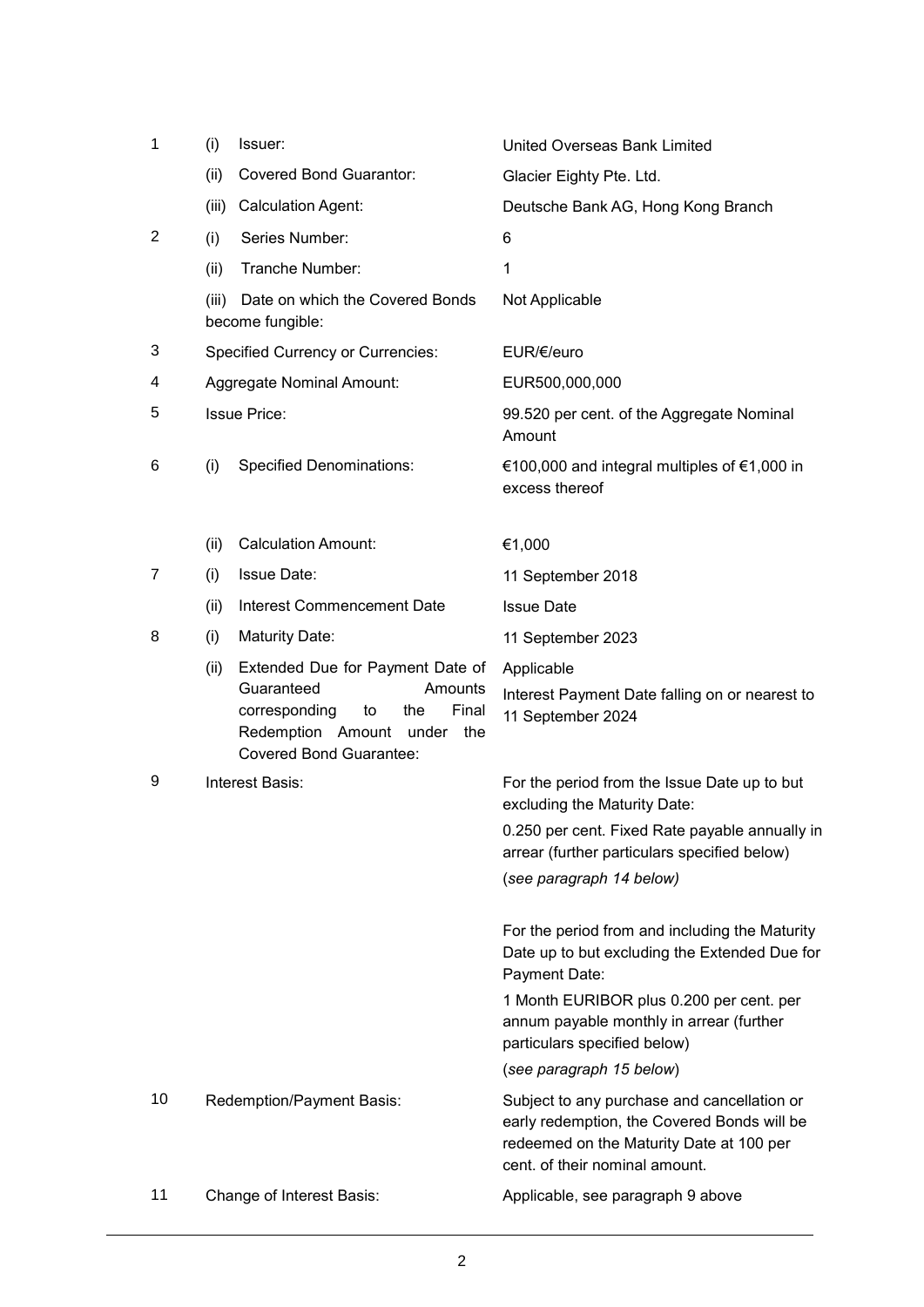| 12 |                                            | Put/Call Options:                                | Not Applicable                                                                                                                                                                                                                                                                                                                                                                                                           |
|----|--------------------------------------------|--------------------------------------------------|--------------------------------------------------------------------------------------------------------------------------------------------------------------------------------------------------------------------------------------------------------------------------------------------------------------------------------------------------------------------------------------------------------------------------|
| 13 |                                            | Covered Bond Swap:                               |                                                                                                                                                                                                                                                                                                                                                                                                                          |
|    | (i)                                        | Covered Bond Swap Provider:                      | United Overseas Bank Limited                                                                                                                                                                                                                                                                                                                                                                                             |
|    | (ii)                                       | Nature of Covered Bond Swap:                     | Forward Starting (i.e. entered into on the Issue<br>Date but no cashflows will be exchanged<br>under such Covered Bond Swap unless and<br>until service of a Notice to Pay on the CBG)                                                                                                                                                                                                                                   |
|    |                                            | PROVISIONS RELATING TO INTEREST (IF ANY) PAYABLE |                                                                                                                                                                                                                                                                                                                                                                                                                          |
| 14 | <b>Fixed Rate Covered Bond Provisions:</b> |                                                  | Applicable from and including the Issue Date<br>to but excluding the Maturity Date                                                                                                                                                                                                                                                                                                                                       |
|    | (i)                                        | Rate of Interest:                                | 0.250 per cent. per annum payable annually in<br>arrear on each Interest Payment Date                                                                                                                                                                                                                                                                                                                                    |
|    | (ii)                                       | Interest Payment Date(s):                        | 11 September in each year commencing on<br>the Interest Payment Date falling on 11<br>September 2019 and ending on the Maturity<br>Date                                                                                                                                                                                                                                                                                  |
|    | (iii)                                      | Fixed Coupon Amount(s):                          | EUR2.50 per Calculation Amount                                                                                                                                                                                                                                                                                                                                                                                           |
|    | (iv)                                       | Broken Amount(s):                                | Not Applicable                                                                                                                                                                                                                                                                                                                                                                                                           |
|    | (v)                                        | Day Count Fraction:                              | Actual/Actual (ICMA)                                                                                                                                                                                                                                                                                                                                                                                                     |
|    |                                            | (vi) Determination Dates:                        | 11 September in each year                                                                                                                                                                                                                                                                                                                                                                                                |
| 15 |                                            | <b>Floating Rate Covered Bond Provisions</b>     | Applicable from and including the Maturity<br>Date to but excluding the Extended Due for<br><b>Payment Date</b>                                                                                                                                                                                                                                                                                                          |
|    | (i)                                        | Interest Period(s):                              | The period beginning on and including the<br>Maturity Date and ending on but excluding the<br>first Specified Interest Payment Date and each<br>successive period beginning on and including<br>a Specified Interest Payment Date and ending<br>on but excluding the next succeeding Specified<br>Interest Payment Date, subject to adjustment<br>in accordance with the Business Day<br>Convention set out in (v) below |
|    | (ii)                                       | Specified Interest Payment Dates:                | The 11th calendar day of each month<br>commencing on but excluding the Maturity<br>Date and ending on the Extended Due for<br>Payment Date, subject to adjustment in<br>accordance with the Business Day Convention<br>set out in (v) below                                                                                                                                                                              |
|    | (iii)                                      | Interest Period Date:                            | Specified Interest Payment Date                                                                                                                                                                                                                                                                                                                                                                                          |
|    | (iv)                                       | First Specified Interest Payment<br>Date:        | 11 October 2023                                                                                                                                                                                                                                                                                                                                                                                                          |

## 3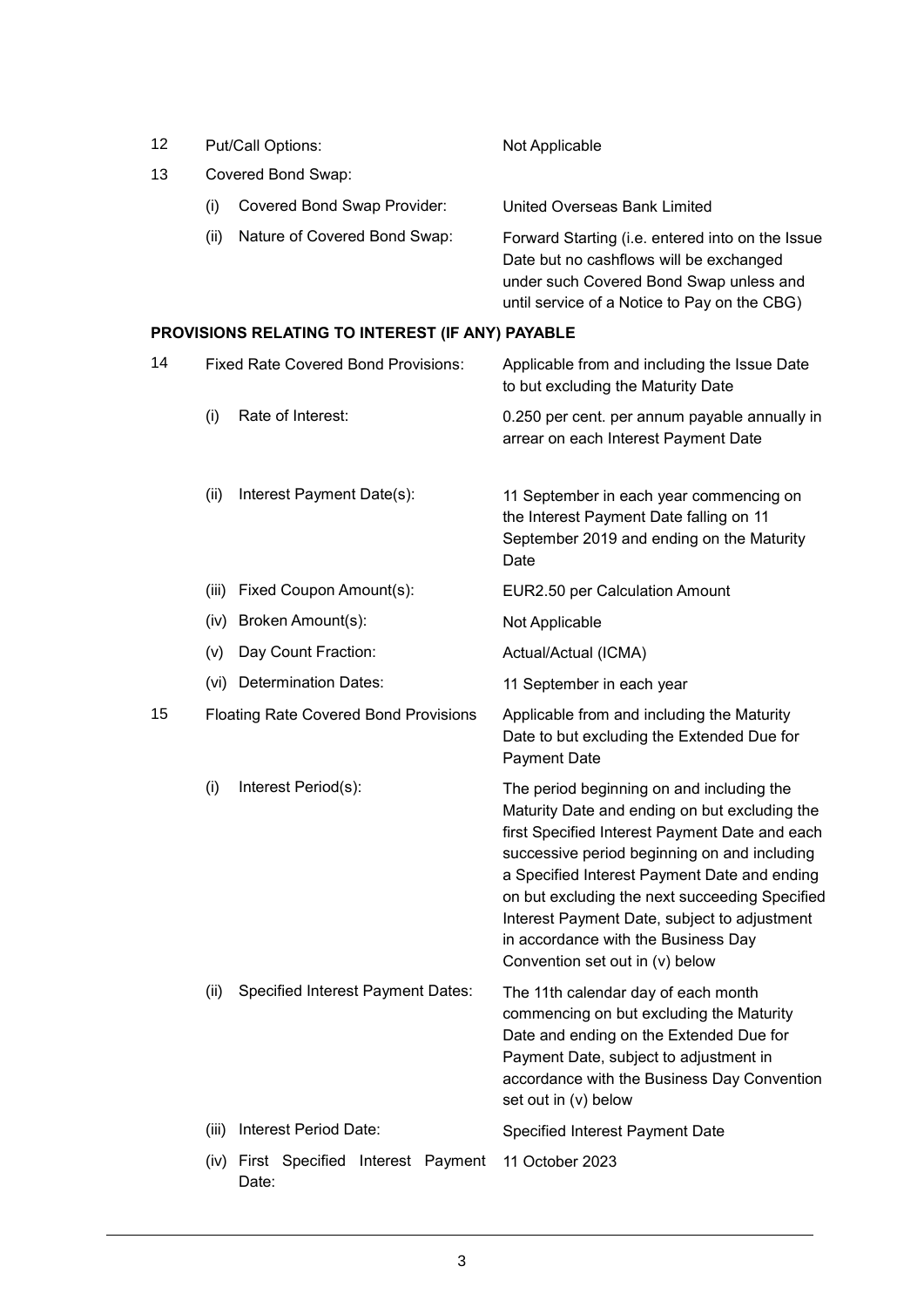|    | (v) | <b>Business Day Convention:</b>                                                                                                                                           | Modified Following Business Day Convention                                                                                     |
|----|-----|---------------------------------------------------------------------------------------------------------------------------------------------------------------------------|--------------------------------------------------------------------------------------------------------------------------------|
|    |     | (vi) Business Centre(s):                                                                                                                                                  | London, Singapore, TARGET 2                                                                                                    |
|    |     | (vii) Manner in which the Rate(s) of<br>Interest is/are to be determined:                                                                                                 | <b>Screen Rate</b><br>Determination                                                                                            |
|    |     | (viii) Party responsible for calculating the<br>Rate(s) of Interest and/or Interest<br>Amount(s) (if not the Agent):                                                      | Not Applicable                                                                                                                 |
|    |     | (ix) Screen Rate Determination:                                                                                                                                           |                                                                                                                                |
|    |     | - Reference Rate:                                                                                                                                                         | 1 month EURIBOR                                                                                                                |
|    |     | - Interest Determination Date(s):                                                                                                                                         | The day falling two TARGET Business Days<br>prior to the first day of the Interest Accrual<br>Period                           |
|    |     | - Relevant Screen Page:                                                                                                                                                   | The display page designated EURIBOR01 on<br>Reuters at 11.00 a.m. (Brussels time) on the<br><b>Interest Determination Date</b> |
|    | (x) | ISDA Determination:                                                                                                                                                       | Not Applicable                                                                                                                 |
|    |     | (xi) Margin(s):                                                                                                                                                           | +0.200 per cent. per annum                                                                                                     |
|    |     | (xii) Minimum Rate of Interest:                                                                                                                                           | Not Applicable                                                                                                                 |
|    |     | (xiii) Maximum Rate of Interest:                                                                                                                                          | Not Applicable                                                                                                                 |
|    |     | (xiv) Day Count Fraction:                                                                                                                                                 | Actual/360                                                                                                                     |
|    |     | PROVISIONS RELATING TO REDEMPTION                                                                                                                                         |                                                                                                                                |
| 16 |     | Call Option                                                                                                                                                               | Not Applicable                                                                                                                 |
| 17 |     | <b>Put Option</b>                                                                                                                                                         | Not Applicable                                                                                                                 |
| 18 |     | Final Redemption Amount of each<br>Covered Bond:                                                                                                                          | EUR1,000 per Calculation Amount                                                                                                |
| 19 |     | <b>Early Redemption Amount:</b>                                                                                                                                           |                                                                                                                                |
|    |     | Early Redemption Amount(s) per<br>Calculation Amount payable on<br>redemption for taxation reasons or on<br>event of default or other early<br>redemption:                | EUR1,000 per Calculation Amount                                                                                                |
| 20 |     | Details relating to redemption by<br>Instalments: amount of each instalment<br>("Instalment Amount"), date on which<br>each payment is to be made<br>("Instalment Date"): | Not Applicable                                                                                                                 |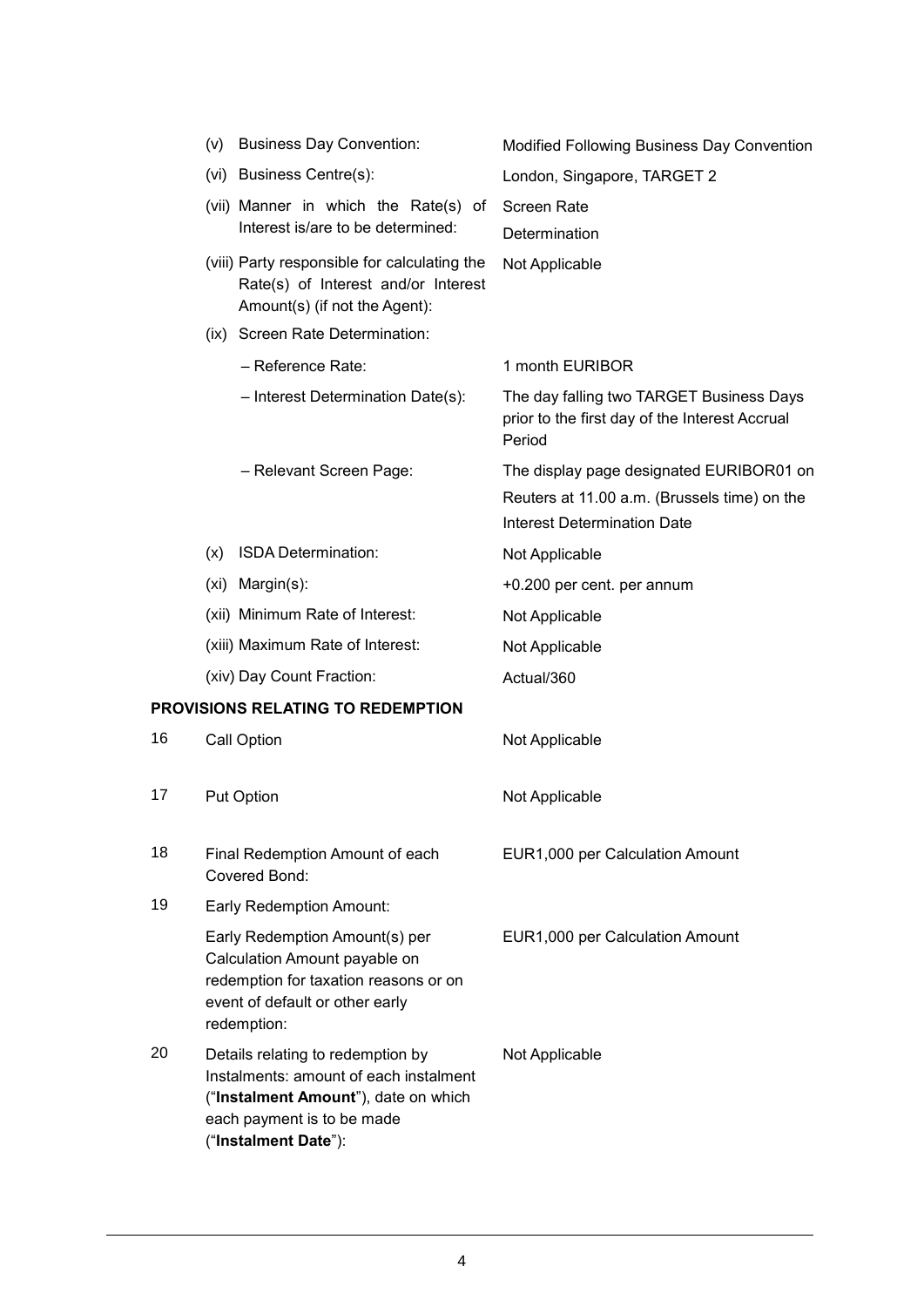# **GENERAL PROVISIONS APPLICABLE TO THE COVERED BONDS**

mature):

| 21 | Form of Covered Bonds:                                                                                     | <b>Registered Covered Bonds:</b>                                                                                                                                                          |
|----|------------------------------------------------------------------------------------------------------------|-------------------------------------------------------------------------------------------------------------------------------------------------------------------------------------------|
|    |                                                                                                            | <b>Regulation S Global Covered Bond</b><br>(EUR500,000,000 nominal amount) registered<br>in the name of a nominee for a common<br>depositary for Euroclear and Clearstream,<br>Luxembourg |
| 22 | Financial Centre(s):                                                                                       | London, Singapore, TARGET 2                                                                                                                                                               |
| 23 | Talons for future Coupons to be<br>attached to Definitive Covered Bonds<br>(and dates on which such Talons | Not Applicable                                                                                                                                                                            |

5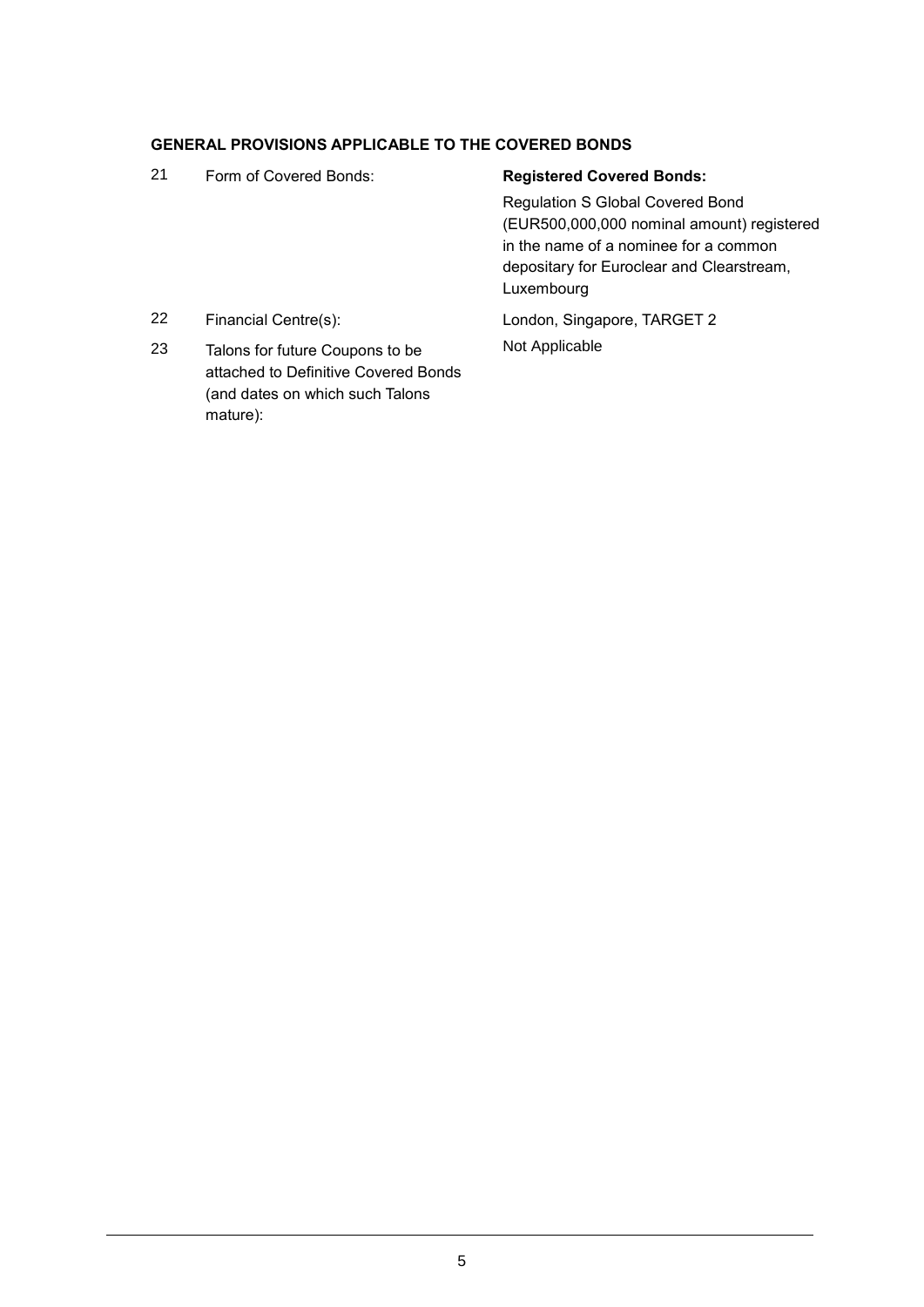Signed on behalf of United Overseas Bank Limited:

 $\overline{1}$ /c l fər

By:  $\frac{1}{2}$ Duly authorised<br>Koh Chin Chin Managing Director<br>Signed on behalf of Glacier Eighty Pte. Ltd.:

 $\overline{\Delta} = 0.001$ 

Duly authorised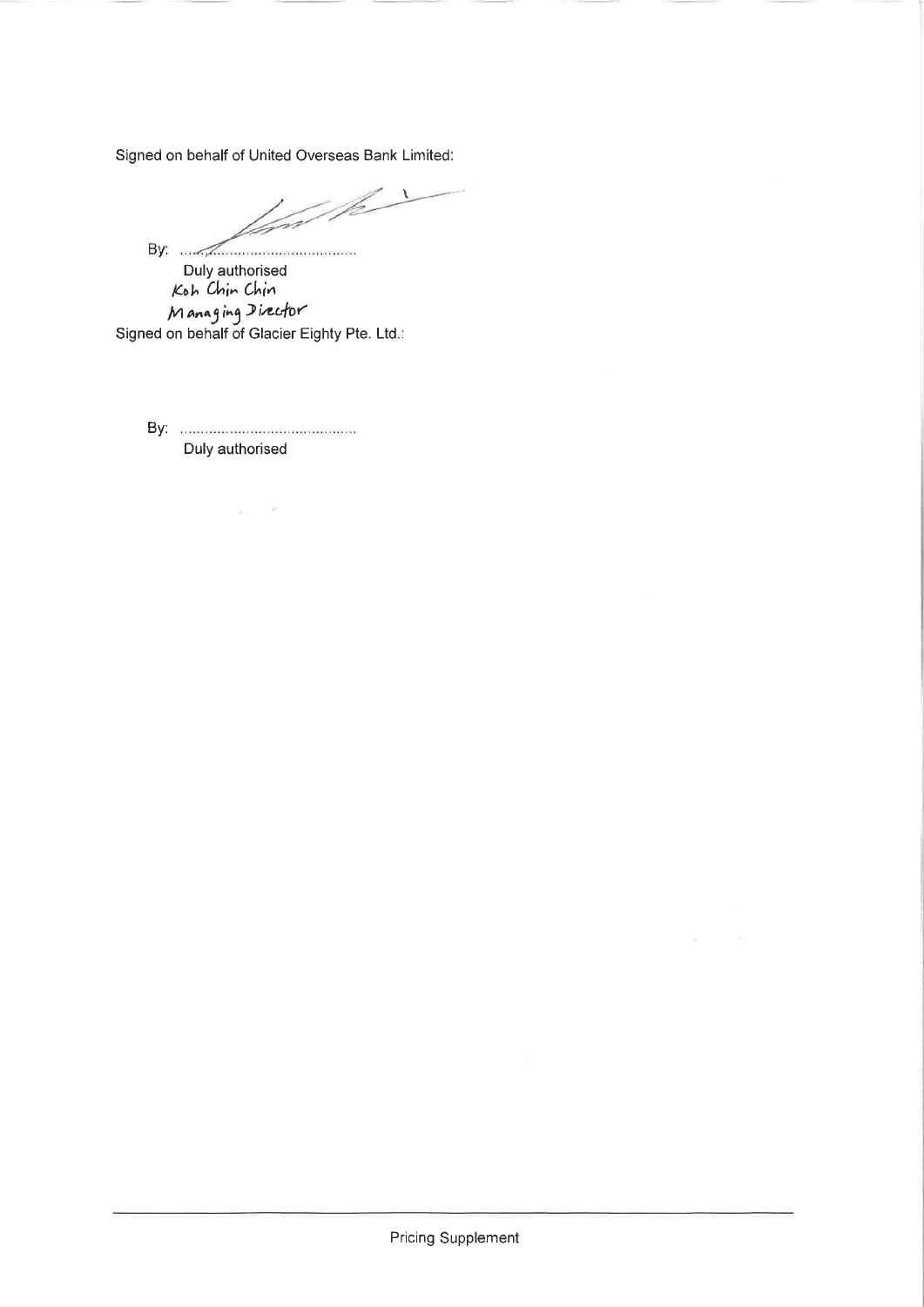Signed on behalf of United Overseas Bank Limited:

Duly authorised

Signed on behalf of Glacier Eighty Pte. Ltd.:

Duly authorised Yoo Loo Ping  $\mbox{Directory}$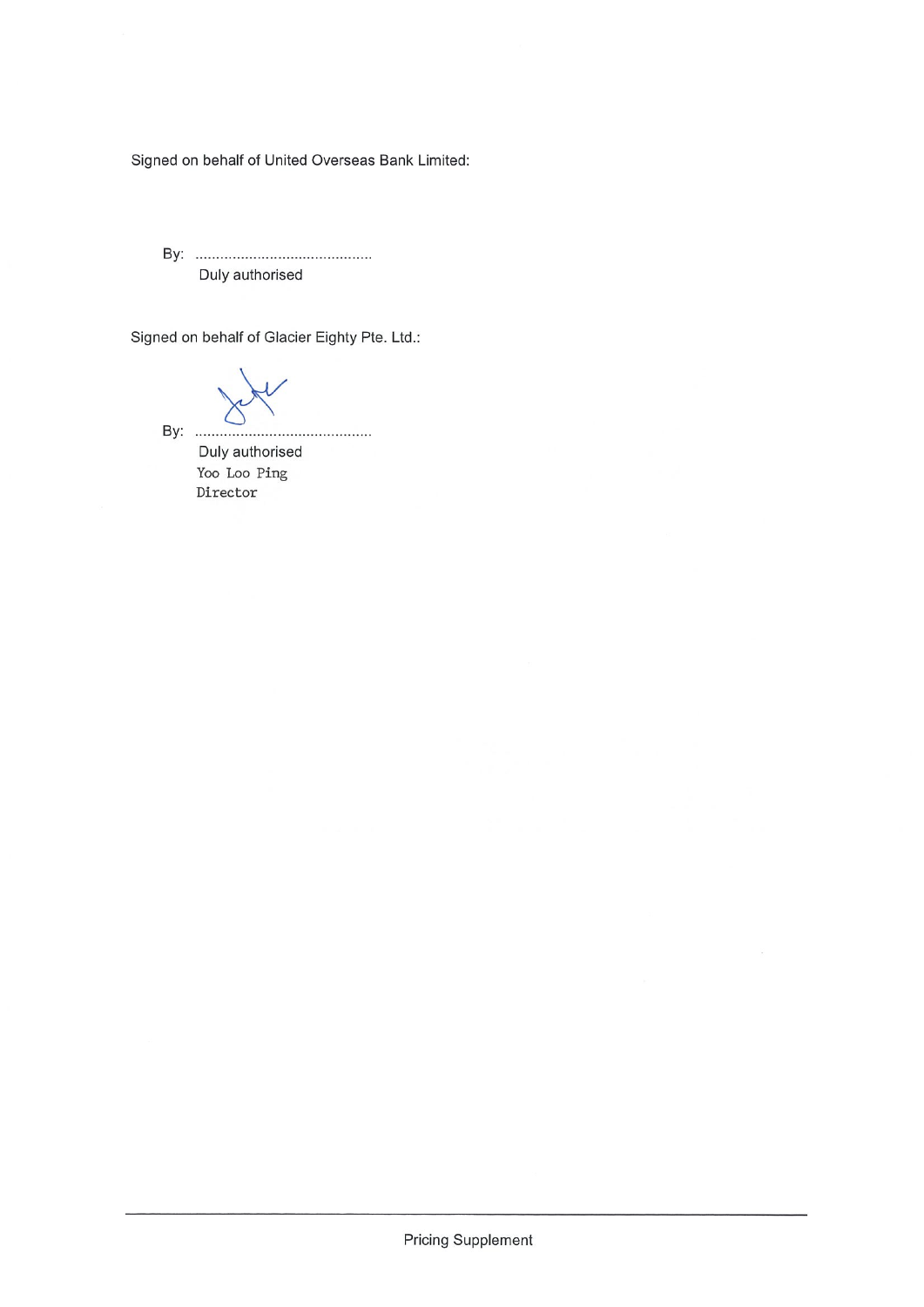## **PART B – OTHER INFORMATION**

## 24 **LISTING AND ADMISSION TO TRADING**

(i) Admission to trading: Application is expected to be made by the Issuer (or on its behalf) for the Covered Bonds to be admitted to trading on SGX-ST with effect from one business day after issuance.

## 25 **RATINGS**

Ratings: The Covered Bonds to be issued are expected to be rated:

S&P: AAA

Moody's: Aaa

## 26 **INTERESTS OF NATURAL AND LEGAL PERSONS INVOLVED IN THE ISSUE/OFFER**

Save for any fees payable to the Managers, so far as the Issuer is aware, no person involved in the offer of the Covered Bonds has an interest material to the offer. The Managers and their affiliates have engaged, and may in the future engage, in investment banking and/or commercial banking transactions with, and may perform other services for, the Issuer and the CBG and their affiliates in the ordinary course of business.

#### 27 *Fixed Rate Covered Bonds only* **– YIELD**

|    | Indication of yield:                                                                                                                                   | 0.347 per cent.                                                                                                           |
|----|--------------------------------------------------------------------------------------------------------------------------------------------------------|---------------------------------------------------------------------------------------------------------------------------|
|    |                                                                                                                                                        | The yield is calculated at the Issue Date on the<br>basis of the Issue Price. It is not an indication<br>of future yield. |
| 28 | <b>OPERATIONAL INFORMATION</b>                                                                                                                         |                                                                                                                           |
|    | ISIN:                                                                                                                                                  | XS1877520194                                                                                                              |
|    | Common Code:                                                                                                                                           | 187752019                                                                                                                 |
|    | <b>CMU Instrument Number:</b>                                                                                                                          | Not Applicable                                                                                                            |
|    | Any clearing system(s) other than<br>Euroclear Bank SA/NV, Clearstream<br>Banking, S.A., the CMU and CDP and<br>the relevant identification number(s): | Not Applicable                                                                                                            |
|    | Delivery:                                                                                                                                              | Delivery against payment                                                                                                  |
|    | Names and addresses of additional<br>Paying Agent(s) (if any):                                                                                         | Not Applicable                                                                                                            |

#### 29 **DISTRIBUTION**

(i) Method of distribution: Syndicated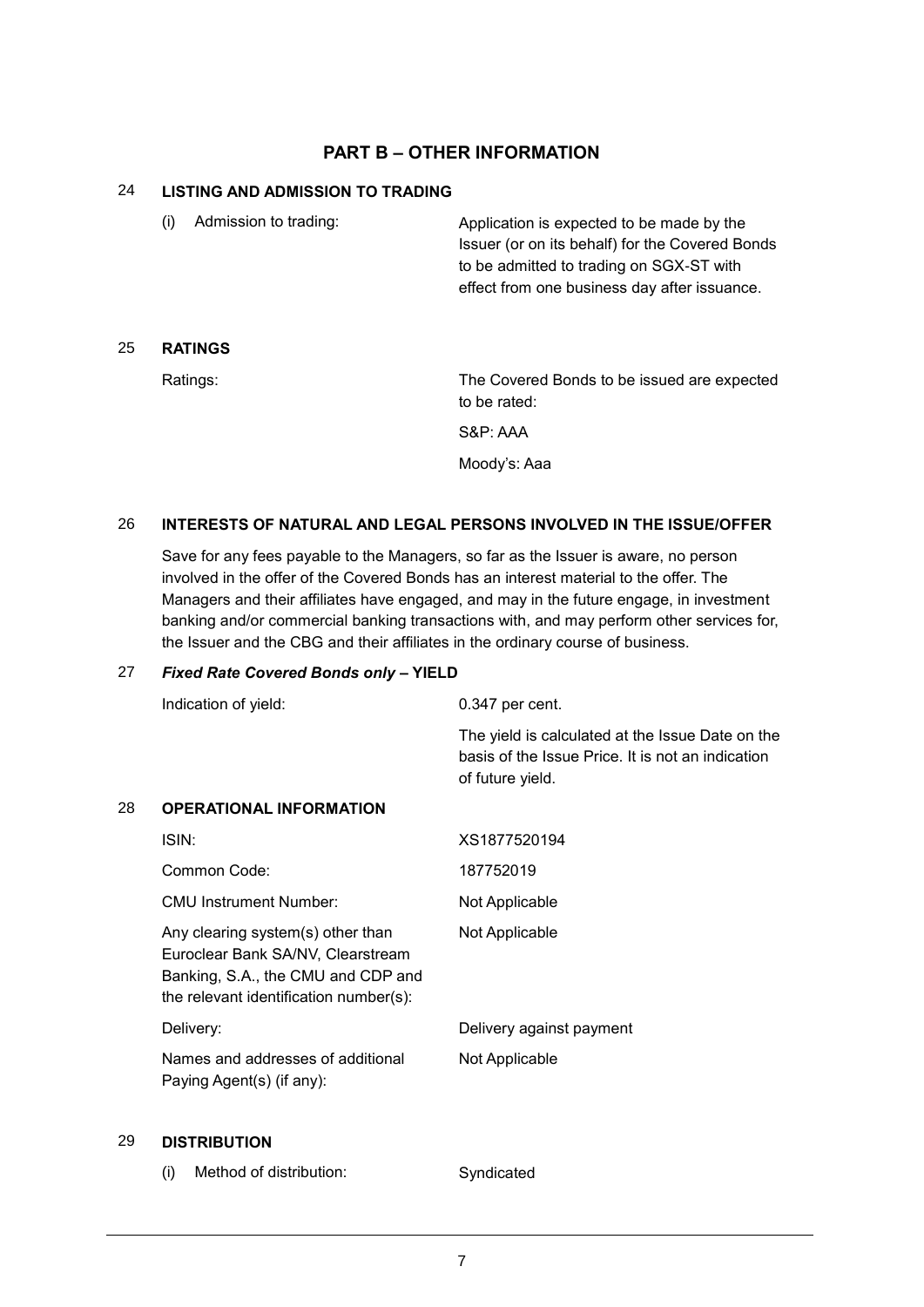(ii) If syndicated:

|       | (A) Names of Managers:                           | <b>HSBC France</b><br>Norddeutsche Landesbank - Girozentrale -<br>Société Générale |
|-------|--------------------------------------------------|------------------------------------------------------------------------------------|
|       |                                                  | UBS Limited<br>United Overseas Bank Limited                                        |
|       | (B) Stabilisation Manager(s) (if<br>$any)$ :     | <b>HSBC France</b>                                                                 |
| (iii) | If non-syndicated, name of Dealer:               | Not Applicable                                                                     |
|       | (iv) US Selling Restrictions:                    | Reg. S Compliance Category 2;<br><b>TEFRA not applicable</b>                       |
| (v)   | Prohibition of Sales to EEA Retail<br>Investors: | Not Applicable                                                                     |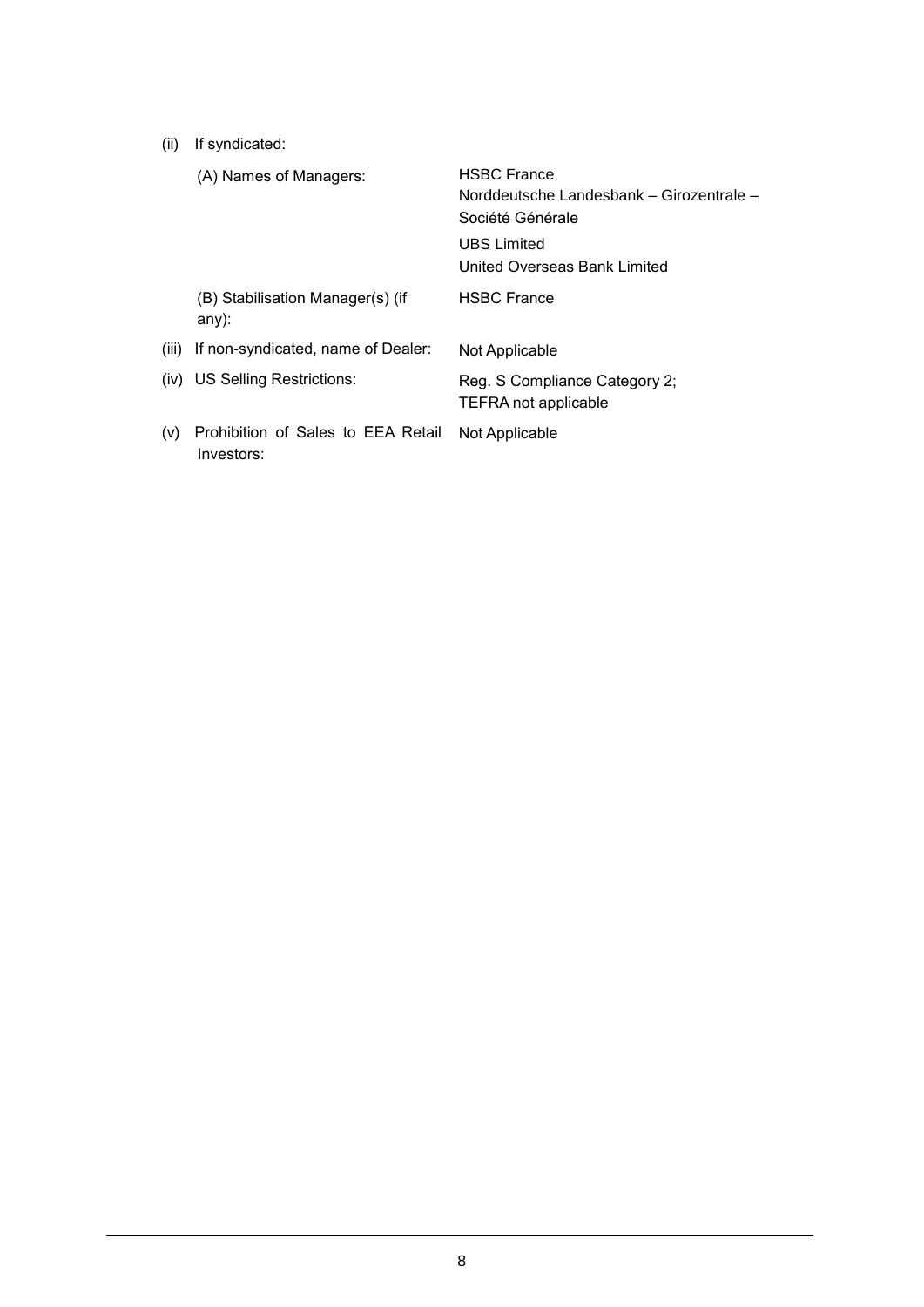## **ANNEX 1**

### **SUPPLEMENTARY INFORMATION**

*The Issuer accepts responsibility for the information contained in this Annex 1. To the best of its knowledge (having taken all reasonable care to ensure that such is the case) the information contained in this Annex 1 is in accordance with the facts and does not omit anything likely to affect the import of such information.*

*To the fullest extent permitted by law, none of HSBC France, Norddeutsche Landesbank – Girozentrale –, Société Générale, UBS Limited and United Overseas Bank Limited (the "Lead Managers") accepts any responsibility or liability for the contents of this Annex 1, for the information incorporated by reference into the Offering Circular, or for any other statement, made or purported to be made by the Lead Managers or on their behalf in connection with the Issuer or the issue and offering of the Covered Bonds. Each Lead Manager accordingly disclaims all and any liability whether arising in tort or contract or otherwise which it might otherwise have in respect of this Annex 1 or any such statement.*

### **RISK FACTORS**

The paragraph under the sub-section "Risk Factors – Risks Related to the Covered Bonds – Risks relating to Singapore Taxation." on page 45 of the Offering Circular shall be deleted in its entirety and substituted therefor with the following:

"The Covered Bonds to be issued from time to time under the Programme during the period from the date of this Offering Circular to 31 December 2023 are, pursuant to the Income Tax Act, Chapter 134 of Singapore ("**Income Tax Act**") and the Monetary Authority of Singapore ("**MAS**") Circular FDD Cir 11/2018 entitled "Extension of Tax Concessions for Promoting the Debt Market" issued by the MAS on 31 May 2018, intended to be "qualifying debt securities" for the purposes of the Income Tax Act subject to the fulfilment of certain conditions more particularly described in the section "Taxation – 1. Singapore Taxation". However, there is no assurance that such Covered Bonds will continue to enjoy the tax concessions in connection therewith should the relevant tax laws or MAS circulars be amended or revoked at any time."

#### **REGULATION AND SUPERVISION**

(i) The fourth paragraph under the sub-section "Regulation and Supervision – Regulation and Supervision in Singapore – The Regulatory Environment – Other Key Prudential Provisions – Other Significant Regulations" on page 174 of the Offering Circular shall be deleted in its entirety and substituted therefor with the following:

"Currently, banks in Singapore have to maintain separate accounting units for Singapore dollar transactions (the Domestic Banking Unit, or "**DBU**") and foreign currency transactions (the Asian Currency Unit or "**ACU**"). On 31 August 2015, the MAS released a consultation paper entitled "Removing the DBU-ACU Divide – Implementation Issues". The consultation paper proposes to remove this divide. Consequential amendments would be made to section 62 to remove references to the ACU and to provide instead Singapore dollar deposit liabilities incurred by the bank with non-bank customers would rank above other deposit liabilities incurred by the bank with non-bank customers (but behind premium contributions under the Deposit Insurance Act and liabilities in respect of insured deposits). On 10 February 2017, the MAS issued the Response to Feedback Received on Removing the DBU-ACU Divide – Implementation Issues. Among other things, the MAS noted that the removal of the DBU-ACU divide would require significant amendments to changes in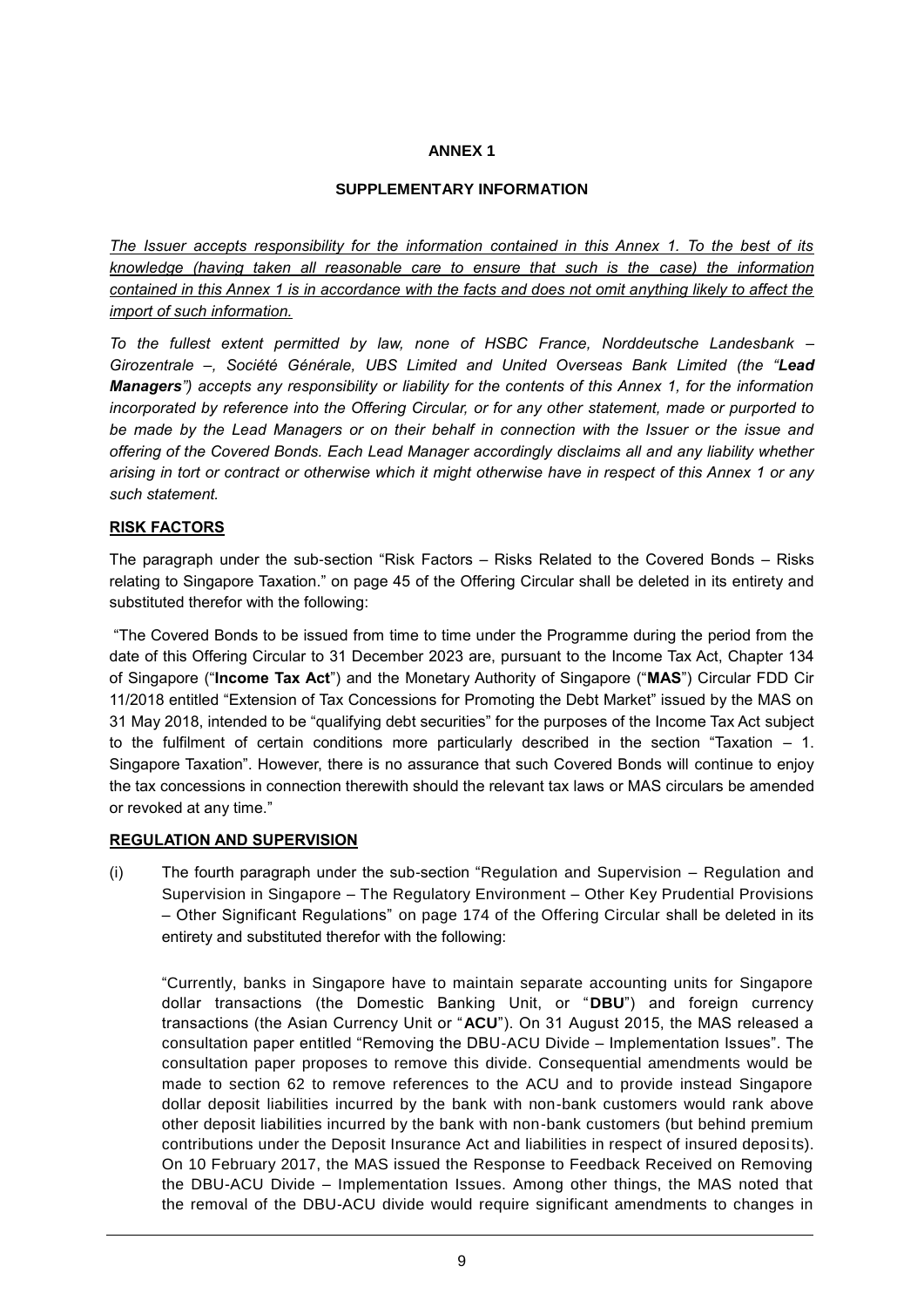banks' regulatory reporting systems. In this regard, the MAS issued an updated MAS Notice to Banks No. 610 "Submission of Statistics and Returns" on 17 May 2018 that will take effect from 1 October 2020 providing a 30-month implementation timeline. The MAS will extend the same timeline to banks for the implementation of changes relating to the removal of the DBU-ACU divide.";

(ii) the fourth paragraph under the sub-section "Regulation and Supervision – Regulation and Supervision in Singapore – The Regulatory Environment – Other Key Prudential Provisions – Examinations and Reporting Arrangements for Banks" on page 175 of the Offering Circular shall be deleted in its entirety and substituted therefor with the following:

"On 17 July 2018, the MAS issued MAS Notice 615 on Appointment of Auditors pursuant to which banks incorporated and headquartered in Singapore will have to conduct a public tender for the reappointment of an auditor who has been appointed for a period of 10 or more consecutive financial years following the last conduct of a public tender."; and

(iii) the second paragraph under the sub-section "Regulation and Supervision – Regulation and Supervision in Singapore – The Regulatory Environment – Other Key Prudential Provisions – Resolution Powers" on page 176 of the Offering Circular shall be deleted in its entirety and substituted therefor with the following:

"The Monetary Authority of Singapore (Amendment) Act 2017 (the "**MAS Amendment Act**") was passed by the Parliament on 4 July 2017. Amongst other things, the amendments set out in the MAS Amendment Act seek to strengthen the powers of the MAS to resolve distressed financial institutions in an orderly manner. The amendments will enhance the MAS' resolution powers in the areas of recovery and resolution planning, temporary stays on termination rights of counterparties, statutory bail-in powers, cross-border recognition of resolution actions, creditor safeguards and resolution funding. The commencement date of the MAS Act (Amendment) Bill in relation to these amendments has not been set."

## **REGULATION/LEGAL ASPECTS OF THE SINGAPORE RESIDENTIAL MORTGAGE MARKET**

The second paragraph under the sub-section "Regulation/Legal Aspects of the Singapore Residential Mortgage Market – Regulation Aspects of the Singapore Residential Mortgage Market" on page 180 of the Offering Circular shall be deleted in its entirety and substituted therefor with the following:

"In addition, the MAS introduced a TDSR framework for all property loans granted by banks to individuals (including sole proprietorships and vehicles set up solely for the purchase of property) pursuant to MAS Notice 645 on Computation of Total Debt Servicing Ratio for Property Loans and the Guidelines thereto. The TDSR framework requires banks to take into cons ideration borrowers' other outstanding debt obligations when granting property loans. Banks are required to compute the TDSR, or the percentage of monthly total debt obligations to gross monthly income, on a consistent basis. The MAS expects property loans granted by a bank to not exceed a TDSR threshold of 60%, that is to say, the individual's monthly total debt obligations must not exceed 60% of his gross monthly income. Property loans in excess of the TDSR threshold of 60% should only be granted on an exceptional basis and banks should clearly document the basis for such loans. In addition, processes should be in place to subject exceptional cases to enhanced credit evaluation and reporting to the MAS. The MAS has stated that it will monitor and review the 60% threshold over time. The MAS has also capped the mortgage servicing ratio for housing loans granted by banks for the purchase of HDB flats and executive condominium units where the minimum occupancy period of the executive condominium has not expired at 30% of a